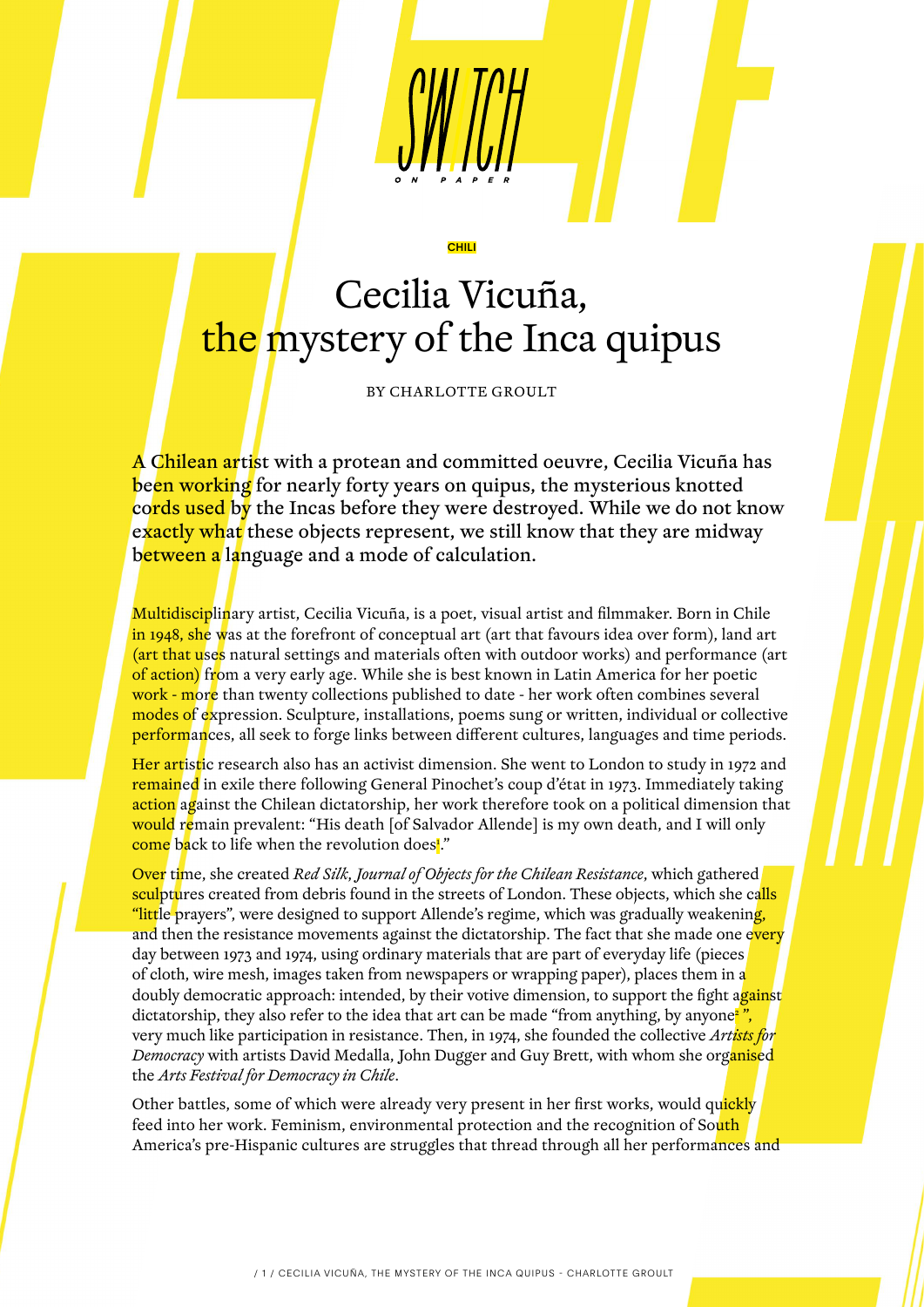installations. Her poems deal in turn with reflections related to identity, memory, language or the place and roles assigned to women.

## Aesthetics of memory

Using materials that call upon our tactile memory, many works involve sight, hearing and touch. This sensory aspect sets her work in a back and forth process between sensation and memory of sensation - an invitation to feel and exchange in ways that differ from how we usually communicate, such as in spoken or written language.

The "precarios" ("precarious works" in English), which appeared early in her work, are particularly emblematic. These sculptures and installations, which are destined to disappear, are made from feathers, wood, stone, shells, yarn, plastic and other throw-away materials. They embody a double precariousness: fragile because of the materials they are made of, they are also destined to disappear with time. The very first ones were assembled on the seashore, facing the waves that would inevitably submerge them. But their ephemeral nature does not simply make them precarious objects. It is a question of defending another relationship to the world and time: the work of art, created in situ, can only be seen by a limited number of people, present on the spot at the time of the performance, in the same way as the ritual practices of pre-Hispanic peoples. For the artist, these sculptures are "transformative acts that bridge the gap between art and life, the ancestral and the avantgarde<sup>3</sup>", and by their very existence, the concrete product of assembling everyday materials, they themselves constitute the bridge between the different worlds.

However, Vicuña's works cannot be reduced to a specific artistic register or political struggle. By calling on our tactile memory, her sculptures are less objects than "the witness <mark>to a rel</mark>ationship<sup>4</sup> ". Not only are they familiar to us through their material and form, but the poems that give rhythm to many of her performances (*[Red Coil](https://www.youtube.com/watch?v=jiWpb3J1c8c)*, New York, 2005) also contribute to this atmosphere of intimacy. Oscillating between complaint and incantation, Vicuña's voice imitates the sounds of natural elements (water, wind) and animals. The sound dimension of her artistic approach is part of this moment of encounter: "My work dwells in the not yet, the future potential of the unformed, where sound, weaving and language interact to create new meanings<mark><sup>5</sup>.</mark>"

Between absence and presence, the ephemeral and the immanent, her works change the way we perceive reality and invite us to make new associations of ideas. Conceived as rituals, with both visual and acoustic power, the installations and performances have a social as well as a curative dimension. When she talks about her work, Vicuña often refers to the figure of the shaman, one of the main functions of whom, within the indigenous cultures of America, is to heal. For *Red Coil*, Cecilia Vicuña and American flutist Jane Rigler improvised a song and melody, based on the themes of heritage and the cycle of life, to celebrate the memory of the places where they performed: *Ground Zero* and the Holocaust Memorial in New York.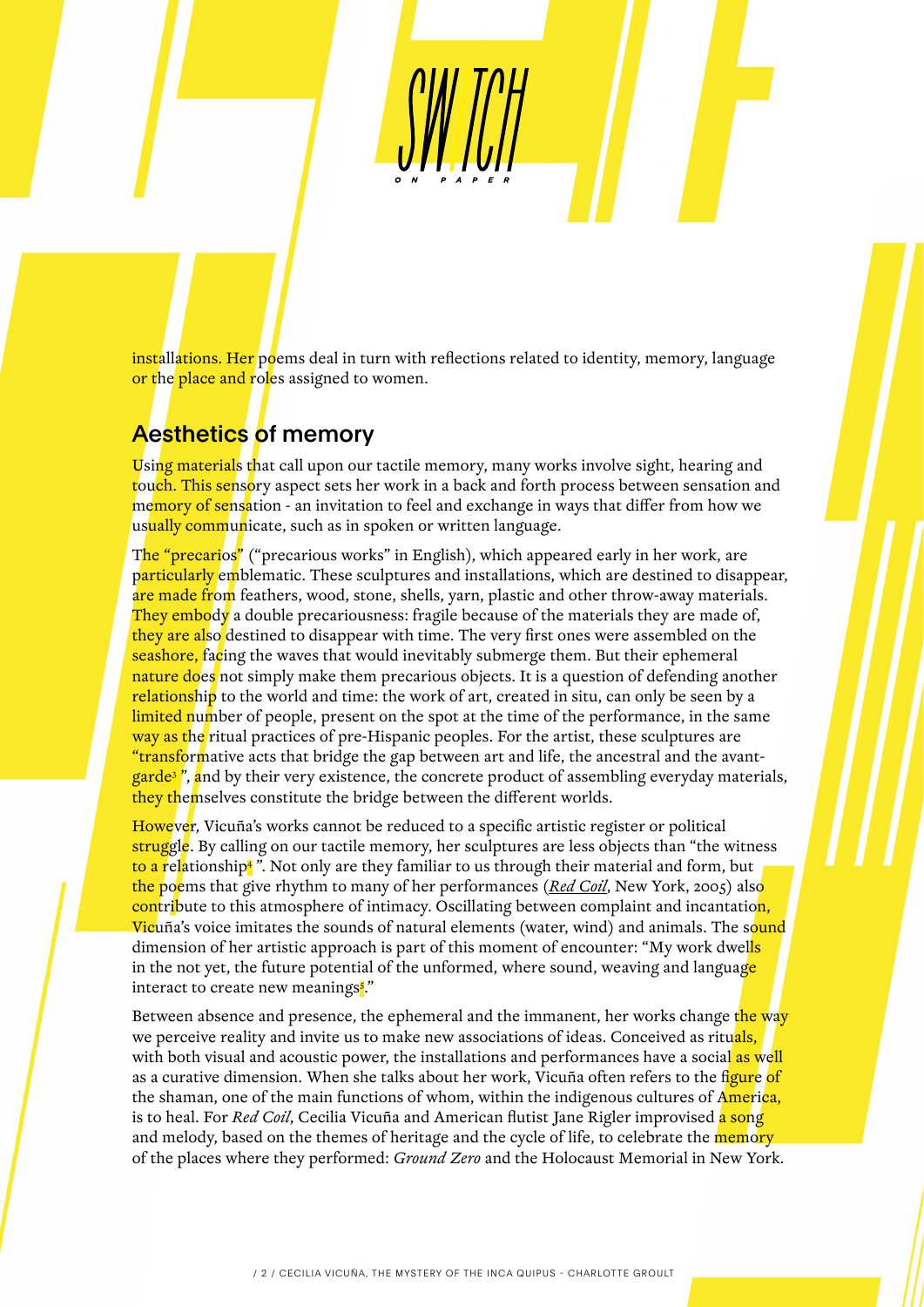## In the wake of pre-Columbian art

Vicuña's artistic practice soon crossed paths with that of pre-Hispanic populations and gave them a new form of visibility. Like many contemporary Latin American artists, such as the Colombian Olga de Amaral or the Bolivian Freddy Mamani, her work is influenced by pre-Columbian art, mixing ancient and contemporary art, so-called "learned" art and folk art.

In her paintings, she favours flat representation, ignoring the perspectives inherited from the Renaissance, and adopts an aesthetic with "naive" accents, close to that of the first nations of Latin America. Attached to a form of folklore, categorized as an artistic subgenre, this aesthetic has never ceased to be both downgraded and romanticized. In the 16th century, at the beginning of colonization, however, indigenous populations were forced by the colonists to paint the icons of the Catholic Church, which they represented with their own pictorial aesthetics.

In the continuity of this artistic production and its ambiguity, between submission and the celebration of indigenous artistic identity, Vicuña paints her own saints, which she calls her "calcomanías", inherited from surrealist decals. Subverting dominant historical narratives, her painting *Sueño: the Indians kill the pope* (1971) represents a scene of victory, those of Amerindian angels against the Church and its pope.

By refering to "calcomanía" as "a transfer in the style of the colonial saints, a sort of <mark>transgr</mark>essive, awkward saint<mark>6</mark> ", Vicuña not only reverses the balance of power between Amerindians and colonists, she also mixes different aesthetic registers, building a bridge between several heritages, influences and civilizations, making the representation of domination more complex.

### Poems in space

In her installation *Disappeared Quipu*, presented at the Brooklyn Museum in New York from May 18 to November 25, 2018, Cecilia Vicuña invited her audience to circulate between gigantic reproductions of quipus. Meaning "knots" in the Quechua language - one of the main languages of the Inca Empire, and which today numbers around eight million speakers - quipus are fabric cords that the Incas used before the Spanish conquest to count, record and transmit their knowledge and stories. The colonizers, if they saw them as objects of a heretical cult, identified them above all as a binding element in the building of Inca society and ordered their total destruction. It is from this paradoxical presence in the world, a "presence/absence", that Cecilia Vicuña has developed numerous performances and installations, of which quipus gradually become one of the main *red threads*. Braided yarns thus appear in her works, or form their entire structure. Nevertheless, they do not simply echo the lost memory of the Incas; a metaphor with several layers of meaning, the cords used by Vicuña, often tinged with red, also symbolize menstrual blood.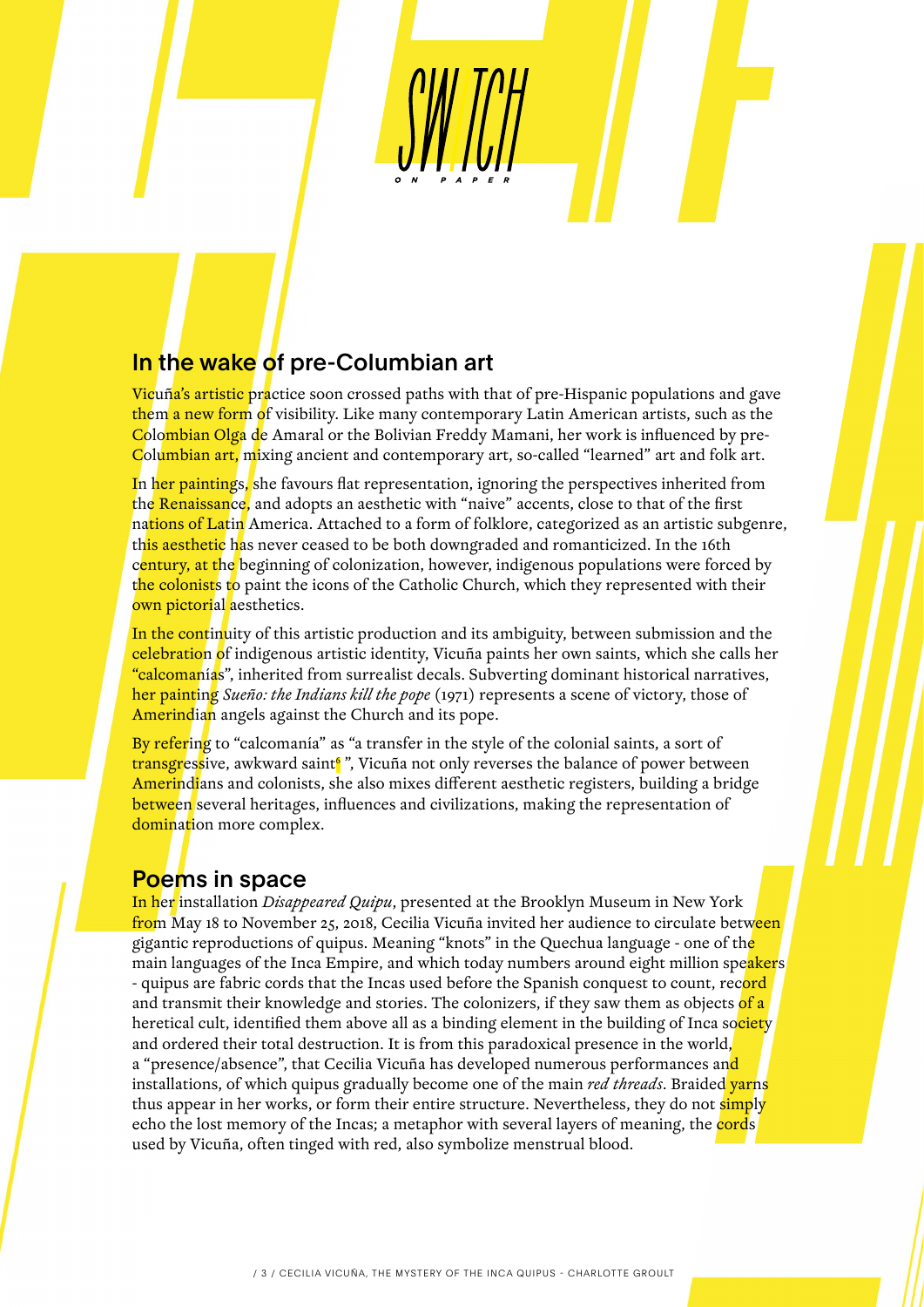At the Whitney Museum Biennale in New York in 1997, Vicuña hung from the museum's ceiling a net made from alpaca wool with gaping holes. *A Net of Holes* was a moving sculpture, undulating with the flow of air, which showed, through the demarcation of the void arranged in a network, the invisibility of indigenous populations within the Americas.

In *Disappeared Quipu*, the quipus were suspended vertically, seeming to rest all their weight on the ground. As visitors were invited to walk through the installation, the artist's texts were projected onto the four surrounding walls and recordings of her voice, sound poems with accents of lament, mixing incantations and animal cries, were broadcast inside the room. Although not closed, this piece constituted an enclosed, intimate space, inviting meditation and introspection. As they wandered through the quipus, visitors could take on some of this erased memory themselves. Here again, Vicuña overlaid several universes, several languages.

Vicuña's quipus thus describe poem forms in space, belonging to a set of "weaving" metaphors", images that tirelessly weave bridges between several worlds. They are generally made from raw wool, made up of fibres agglomerated together, reminding us of the precarious position they occupy in time: still unfinished, since they are not braided, these quipus have already disappeared. "Unspun wool is the water's messenger, the intermediary between life and death, heaven and earth... […]Unspun wool is cosmic breath, <mark>transfor</mark>mation in itself<mark>'</mark>. »

A universe reminiscent of that of the poet and philosopher Édouard Glissant, architect of decolonial thought. For him, in any memory process, the imprint of ancient identities can be detected, which he theorizes as thinking in terms of "traces". Like the *precarios* erased by the waves, these previous identities and cultures are covered by new cultures and identities, and now exist only in trace form, as a result of the different colonization movements.

## New hieroglyphics to decipher?

In 2002, at Harvard University, American anthropologist Gary Urton created a website to centralize all known information on quipus. This database links and compares all the discoveries made to date, thus constituting a kind of Rosetta Stone in the making. Urton's *Khipu Database Project* enriches our history of Latin America and its peoples, based on testimonies from colonized populations. Nevertheless, this enterprise is part of a specific scientific tradition. Concerned with *deciphering* unknown or vanished culture<mark>s, it</mark> corresponds to a certain way of apprehending, schematizing and building knowledge.

In his novel *The Names*, the American writer Don DeLillo creates the backdrop of a plot that brings together those who are curious and archaeologists. A sect regularly perpetuates assassinations in a very ritualized way, following a code whose key is found in the pure and simple correspondence between letters of the alphabet. The narrator, in pursuing the members of the cult and the mystery of their modus operandi, then embarks on a much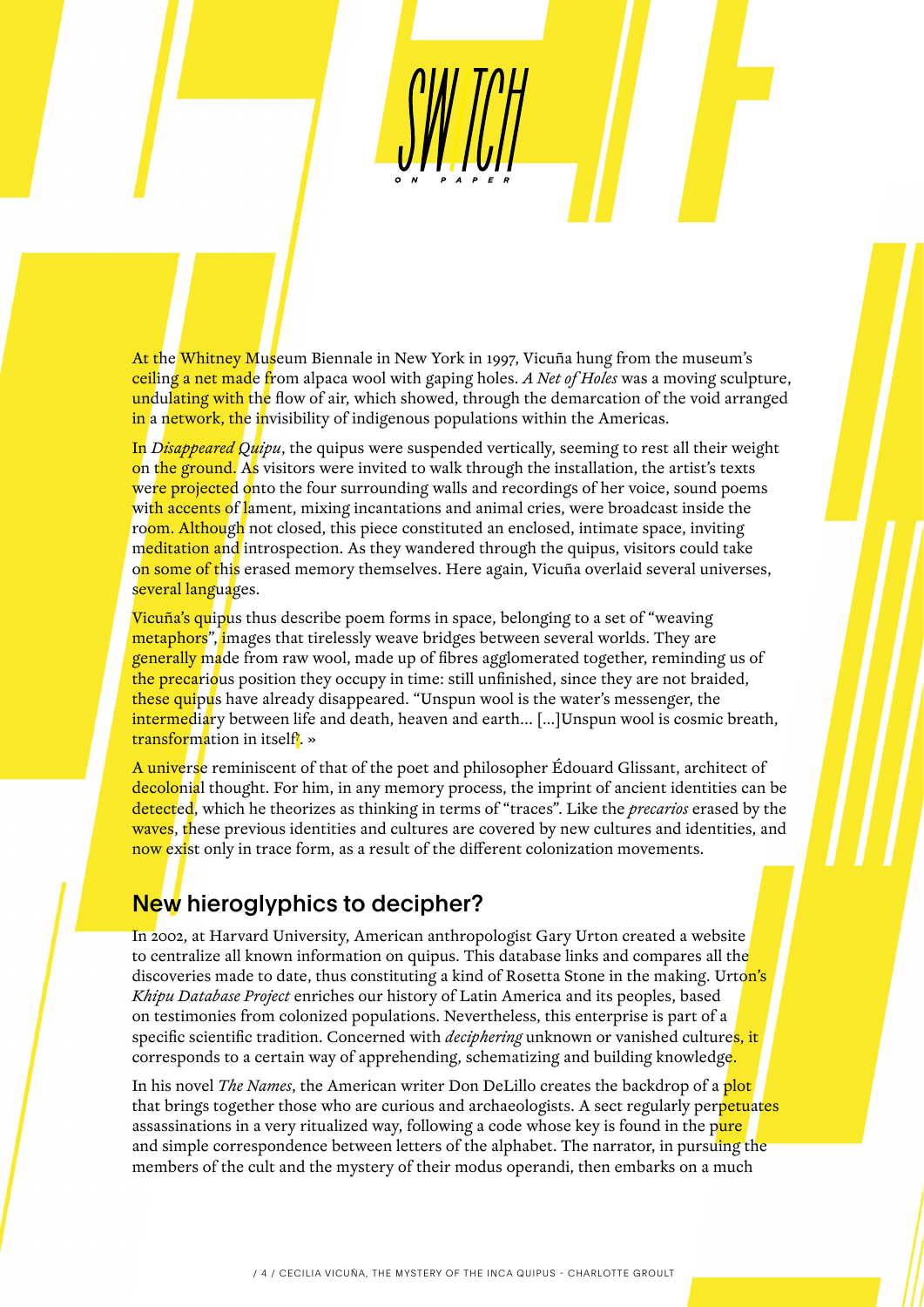broader, symbolic quest: that of deciphering an unknown writing, of an ancestral, original, almost "primitive" kind. While he is not a researcher, he follows in the footsteps of an archaeologist and of a whole scientific tradition, entirely focused on the discovery and decoding of an emblematic figure of an abstract otherness:

Rawlinson [a British officer having succeeded in understanding the ancient Persian alphabet] *wanted to decipher cuneiform writing. […] All the noise and babble and spit of three spoken languages had been subdued and codified, broken down to these wedge-shaped marks. With his grids and lists the decipherer searches out relationships, parallel structures. What are the sign frequencies, the phonetic values? He wants a design that will make this array of characters speak to him. After Rawlinson came Norris* [English philologist, author of the Assyrian dictionary]*. It's interesting, Kathryn, that both these men were at one time employed by the East India Company. […] Is this the scientific face of imperialism? The humane face?* 

*– Subdue and codify, Kathryn said. How many times have we seen it?*<sup>8</sup>

As these two characters in the novel remind us, the classification of one culture based on another's frame of reference is not neutral. Gary Urton, as the French anthropologist Pierre Déléage points out, "is firmly convinced that quipus can be deciphered<mark>?</mark>". His work is therefore devoted solely to researching elements that allow him to identify a code and not information that would take quipus in a broader sense. As he explains in his book *Signs of the Inka Khipu*, Urton is also convinced that quipus are not mnemonic systems, systems based on memory and the transmission of knowledge. He is therefore convinced that he can "read" the quipus, whereas if they were associated with oral memory, such a reading would be forever impossible.

### Peoples without writing?

Urton, in trying to crack their code, is therefore trying at all costs to consider the quipus as a scriptural writing, reactivating widespread classifications. The notion of writing, to the detriment of other forms of expression such as oral literature, has long been a fundamental indicator of differentiation in anthropology, and even a civilizational ma<mark>rker</mark>. Perhaps the most significant illustration is the change in the title of the chair of the French anthropologist and ethnologist Claude Lévi-Strauss at the École pratique des hautes études: "Religions of noncivilized peoples", which he renamed in 1954: "Comparative Religions of nonliterate peoples". While this distinction is now nuanced, if not completely abolished within the social sciences, it has long prevailed and continues to infuse our system of representation. "But the paradox of the Incas is that despite all this sophistication they never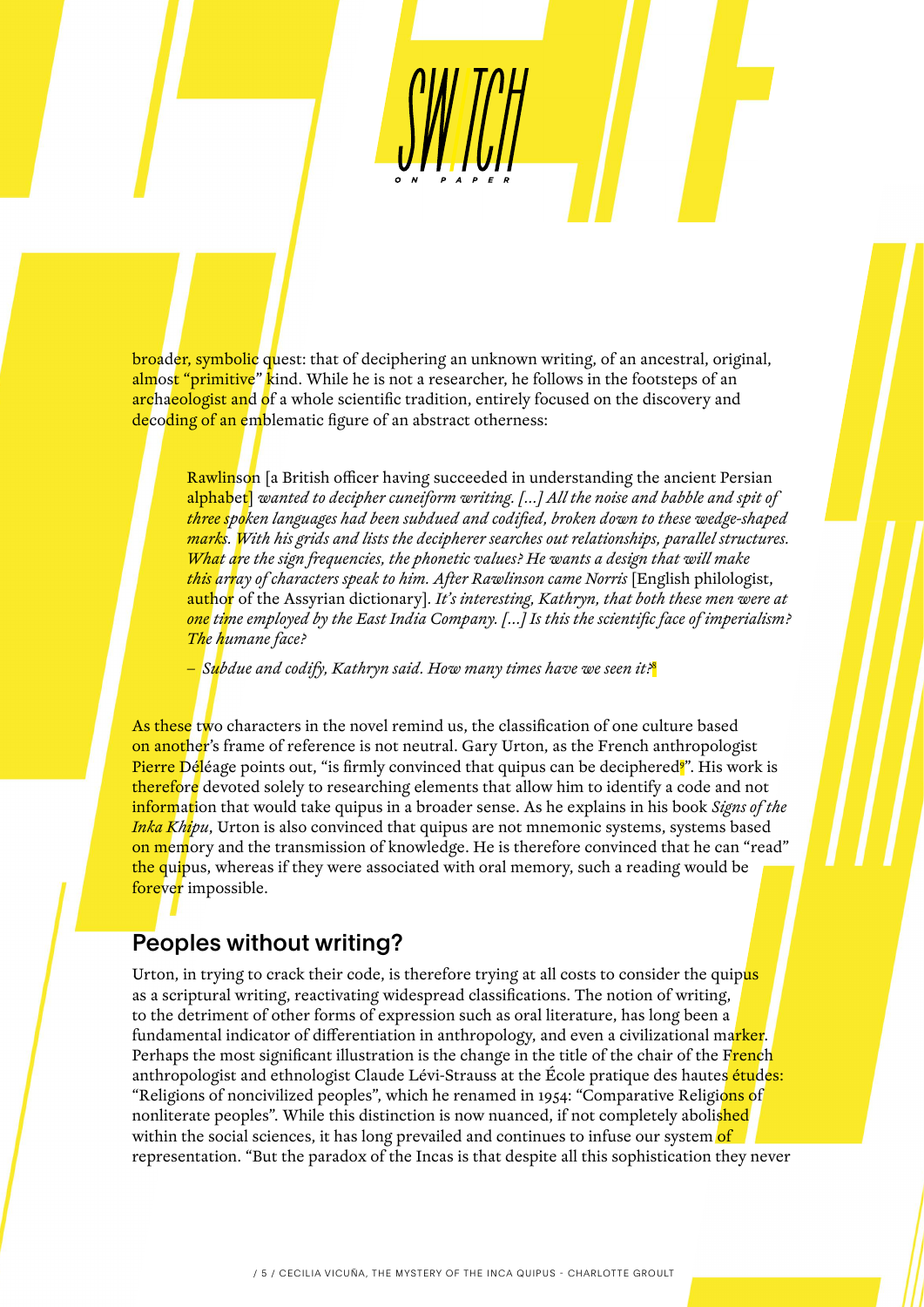learned to write10 ," according to the *New Scientist*, a scientific journal that addresses both experts and non-specialists.

In reality, these peoples have often been denied the use of any "writing". For Pierre Déléage, however, there is an important phenomenon of polysemy within Amazonian languages around the very notion of "writing": the latter could, for example, be associated with the graphic motifs of traditional body paintings. These geometric abstractions have been and still are understood by some as a language, by others as pure symbolism, and have influenced many contemporary artists in Latin America. For Déléage, the distinction between writing, the art of memory and oral literature is not necessarily relevant to apprehend the quipus: "They did not replace or oppose orality, they accompanied it<sup>n</sup>."

## **The translation interval**

Vicuña, on the other hand, does not invite us to "uncover" the functioning of the Inca quipus or to give them a unique meaning. Mixing spatial metaphors, through her installations, with oral metaphors, through the reading of her poems, she simultaneously convokes and celebrates several ways of writing, calling upon both body and memory. The understanding of vanished cultures happens in between, at the different meeting points that the artist stretches out in space, as she stretches her threads. "[Vicuña's quipus are] relic[s] that cannot remember the past but that in the present indicate a different way of representing memory<sup>12</sup>", writes the American researcher Juliet Lynd.

For Australian anthropologist Michael Taussig, whose main fields of study are in Colombia, the ethnologist's work consists in "converting the genius of locale into terms that people living outside of that locale can understand and appreciate such that something of that genius lives on as vital force, in the translation itself<sup>13</sup>. It is indeed an interstitial space, the in-between of a translation that is still ongoing, which Vicuña's work allows us to see and feel.

### The blood of glaciers

"The poem is not speech, not in the earth, not on paper, in the crossing and union of the three in the place that is not<sup>14</sup>." Taken as a whole, Vicuña's artistic work could thus constitute a kind of poetry of encounter, an encounter that often lies at the intersection of several political demands. The quipu, represented in particular by the repetitive pattern of the "red thread", also embodies the menstrual blood stream. Throughout her work, this is particularly emblematic. It calls for the world to be conceived and transformed from a dual critical approach, both feminist and ecological. Her blood, if it refers to her femininity, also represents her fertility, homologically linking her to the earth, the maternal power par excellence. Whether in her poems, installations or performances, the artist's body is an integral part of her universe, which is both intellectual and sensitive: "The[se] red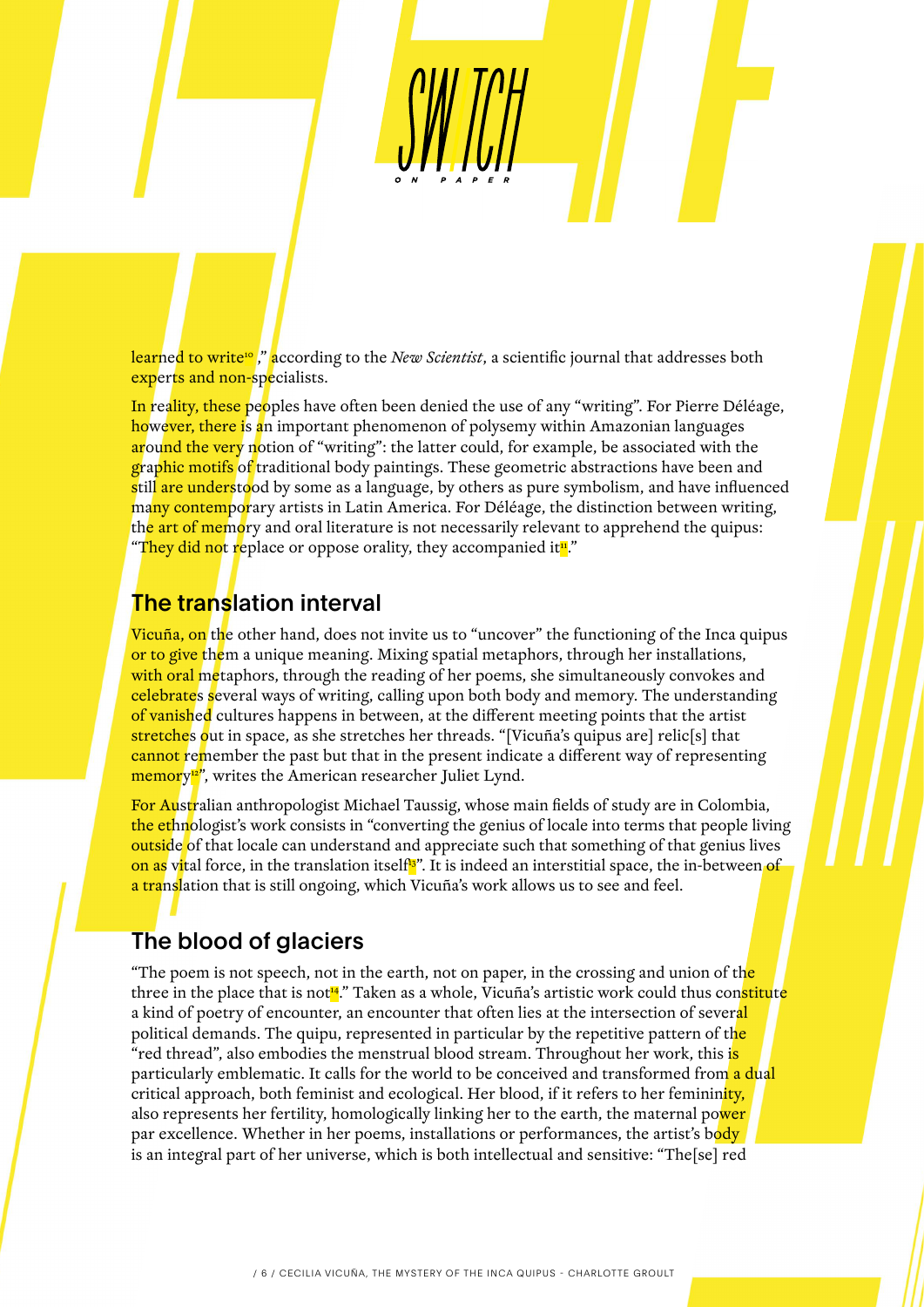vegetations are my own blood. I travel inside the clots, in an inner landscape; I see the valleys inside or outside my body<sup>15</sup>."

In 2006, following the election of Michelle Bachelet, Chile's first female president, Vicuña conducted a performance in several acts to protest against the creation of an open-pit mine, which foresaw the destruction of glaciers located in the Andes mountain range: "El Quipu Menstrual. La sangre de los glaciares"[A menstrual Quipu. The blood of the glaciers]. Here again, blood is understood as a female entity. On election day, she went to *El Plomo* Mountain in the Chilean Andes and placed lines of red yarn across the mountain terrain, starting from the source of one of the glaciers. She then wrote a poem to Michelle Bachelet, asking her not to sell the glaciers to the mine: "A quipu dedicated to you, your triumph, so that you and us, women will remember the connection between water and blood" (also listen to *Kuntur Ko*, a set of poems dedicated to the spirit of water). She is indeed calling for a conscience and solidarity among women in an attempt to preserve life on earth. While the then Chilean Minister of Culture, Paulina Urrutia, attended Vicuña's performance, Michelle Bachelet did not respond to the poem<sup>16</sup>.

Not only do the *precarios* highlight the fragility and vulnerability of an endangered Amerindian ecosystem or culture, Cecilia Vicuña's artistic practice also invites us to rethink the very notion of precariousness. Faced with the richness of her artistic universe, isn't precariousness more about the poverty of gaze, of a gaze fixed on a single dimension? The artist always works in a polysemous referential ensemble, mixing different cultures, periods, and geographies. In this way, she builds the conditions necessary for an intimate dialogue where everyone can articulate several identities and several filiations. Unlike a scientific approach seeking to decode the mystery of the quipus through a schematization that would above all be synonymous with impoverishment, she strives to weave connecting points. For Michael Taussig, as for Vicuña, "the truest thing is the interzone that the translation creates between the two domains of us and them, fiction and nonfiction. This is genius of locale forever at risk, its true genius, we could say<sup>17"</sup>.

Acknowledgements: the author would like to thank Cecilia Vicuña and the gallery Lehmann Maupin for the use of the images inserted in this article.